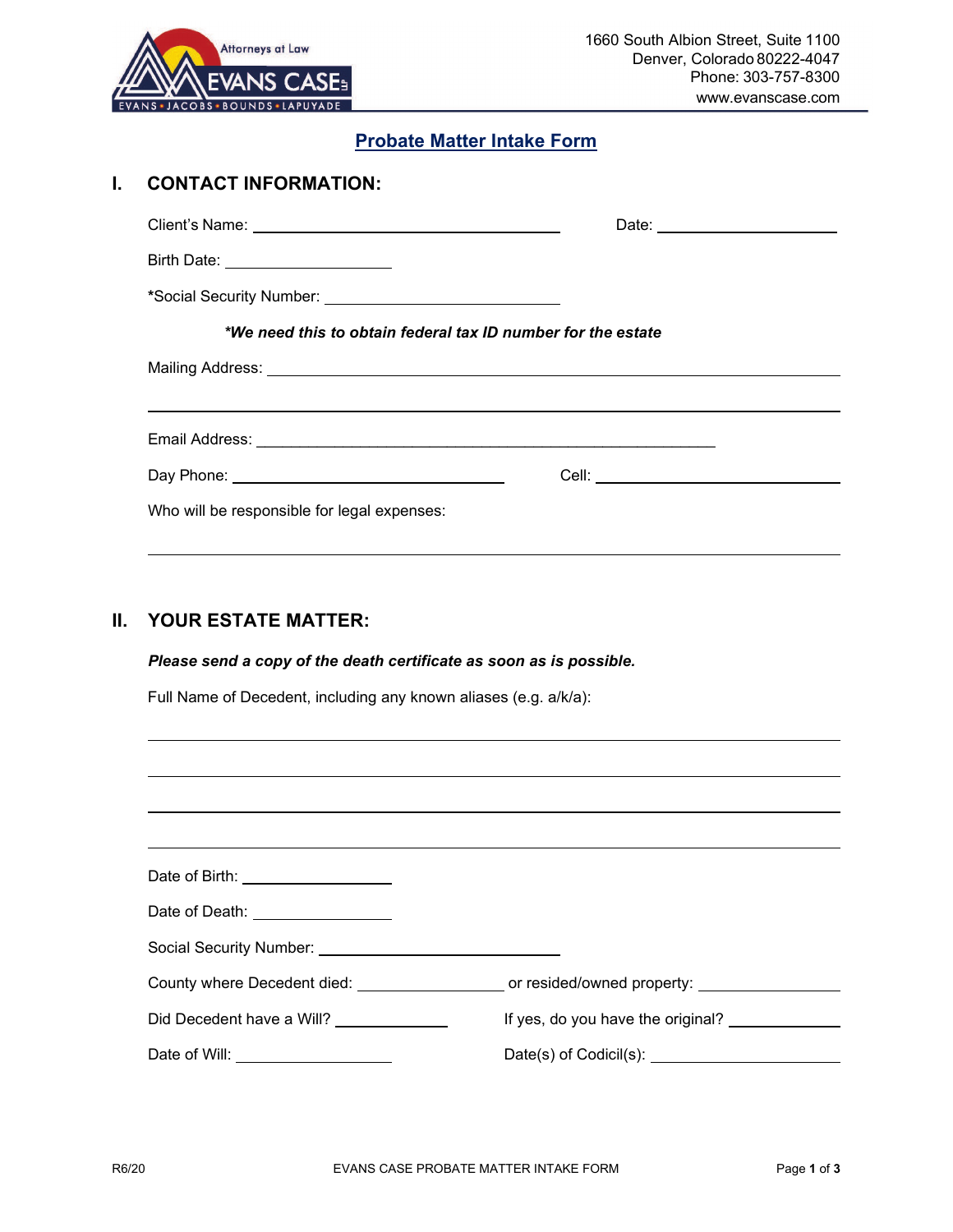## **\*If you have the original Will, it will have to be lodged with the Court, so please bring it with you or mail to our offices as soon as is possible.**

Who will be Personal Representative, if different from above (name, address, and phone)?

If Decedent was married at the time of death, please provide full name and address of spouse (if spouse predeceased, please give date of death):

If divorced, name of former spouse and year decree issued:

If spouse or any children predeceased Decedent, please give name and date of death:

## **We must give notice of the probate proceeding to surviving heirs and all beneficiaries in the Will (if applicable).**

Please identify and give names, addresses, and relationship to Decedent of all heirs/family living on the date of death (including surviving parents).

If an heir is a minor under 18, please identify age and party responsible for his or her care and receiving notice on his or her behalf. Please also identify any and all beneficiaries named in the Will (if applicable) with names and addresses, including those who are disinherited under the Will.

| a) | <u> 1980 - Johann Barn, fransk politik (d. 1980)</u> |
|----|------------------------------------------------------|
|    |                                                      |
|    |                                                      |
|    |                                                      |
|    | b) $\overline{\qquad \qquad }$                       |
|    |                                                      |
|    |                                                      |
|    |                                                      |
| c) | <u> 1989 - John Stone, Amerikaansk politiker (</u>   |
|    |                                                      |
|    |                                                      |